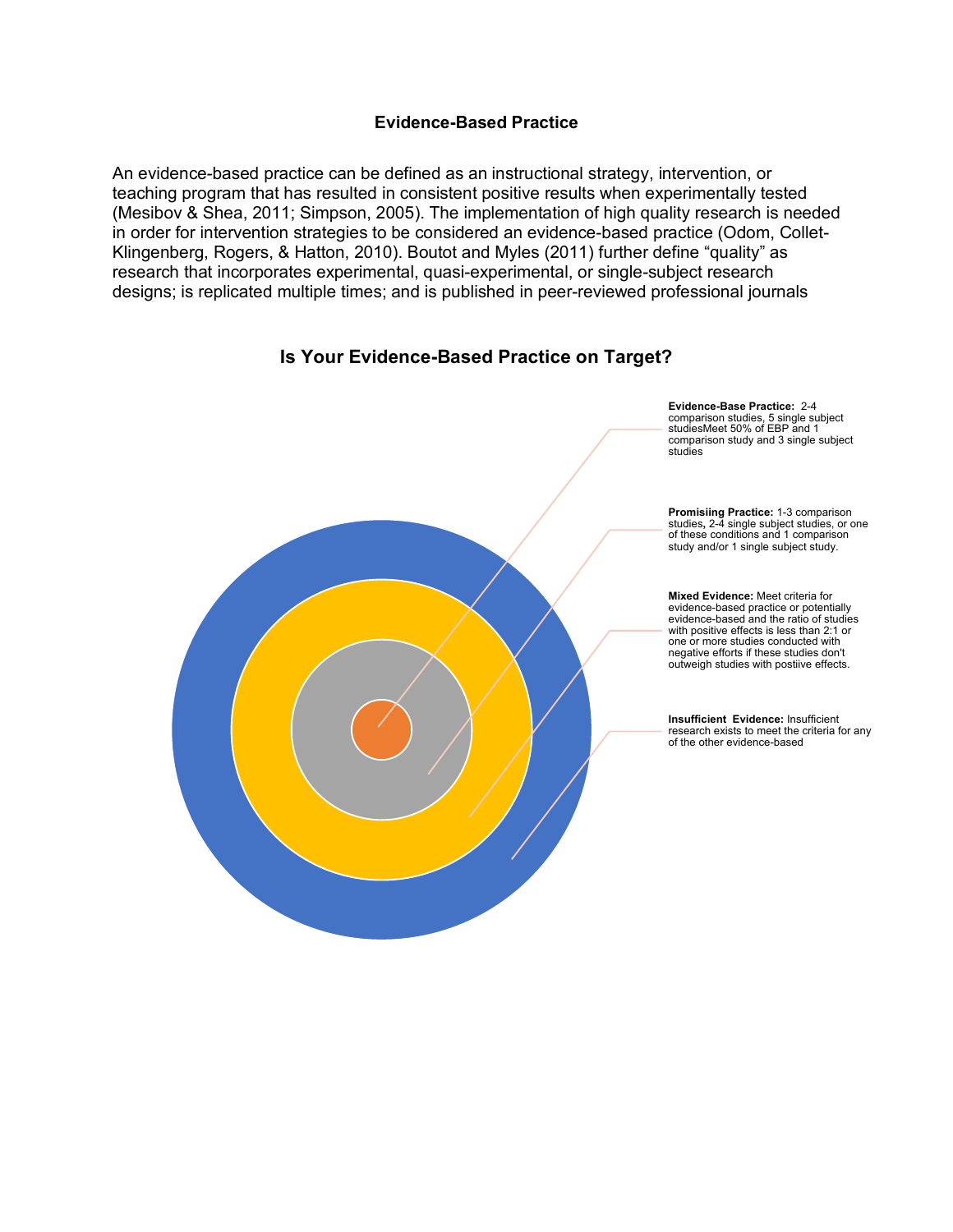| <b>Evidence-Base Practice: Target Practice</b>                                                                                                                                                                                                                                                                                                                                                       |            |           |                      |                     |
|------------------------------------------------------------------------------------------------------------------------------------------------------------------------------------------------------------------------------------------------------------------------------------------------------------------------------------------------------------------------------------------------------|------------|-----------|----------------------|---------------------|
| <b>Evidence-Based Practice</b>                                                                                                                                                                                                                                                                                                                                                                       | <b>Yes</b> | <b>No</b> | Don't<br><b>Know</b> | <b>Now</b><br>What? |
| This evidence-base practice has two methodologically sound<br>comparison studies with random assignment to groups, positive<br>effects and at least 60 participants across studies.                                                                                                                                                                                                                  |            |           |                      |                     |
| This evidence base practice has four methodologically sound<br>group comparison studies with non-random assignment to<br>groups, positive effects, and at least 120 total participants across<br>studies.                                                                                                                                                                                            |            |           |                      |                     |
| This evidence base practice has five methodologically sound<br>single-subject studies with positive effects and at least 20<br>total participants across studies.                                                                                                                                                                                                                                    |            |           |                      |                     |
| This evidence base practice meet at least 50% of criteria for two<br>or more of the study designs described above and one<br>methodologically sound group comparison study with random<br>assignment, positive effects, and at least 30 total participants, as<br>well as three methodologically sound single subject research<br>studies with positive effects and at least 10 total participants.  |            |           |                      |                     |
| This evidence base practice meets at least 50% of criteria for two<br>or more of the study designs described above and three<br>methodologically sound single-subject studies with positive<br>effects and at least 10 total participants as well as two<br>methodologically sound group comparison studies with non-<br>random assignment, positive effects, and at least 60 total<br>participants. |            |           |                      |                     |
| This evidence base practice meets at least 50% of criteria for two<br>or more of the study designs described above and includes no<br>methodologically sound studies conducted with negative effects<br>and at least a 3:1 ratio of methodologically sound studies with<br>positive effects to methodologically sound studies with<br>neutral/mixed effects.*                                        |            |           |                      |                     |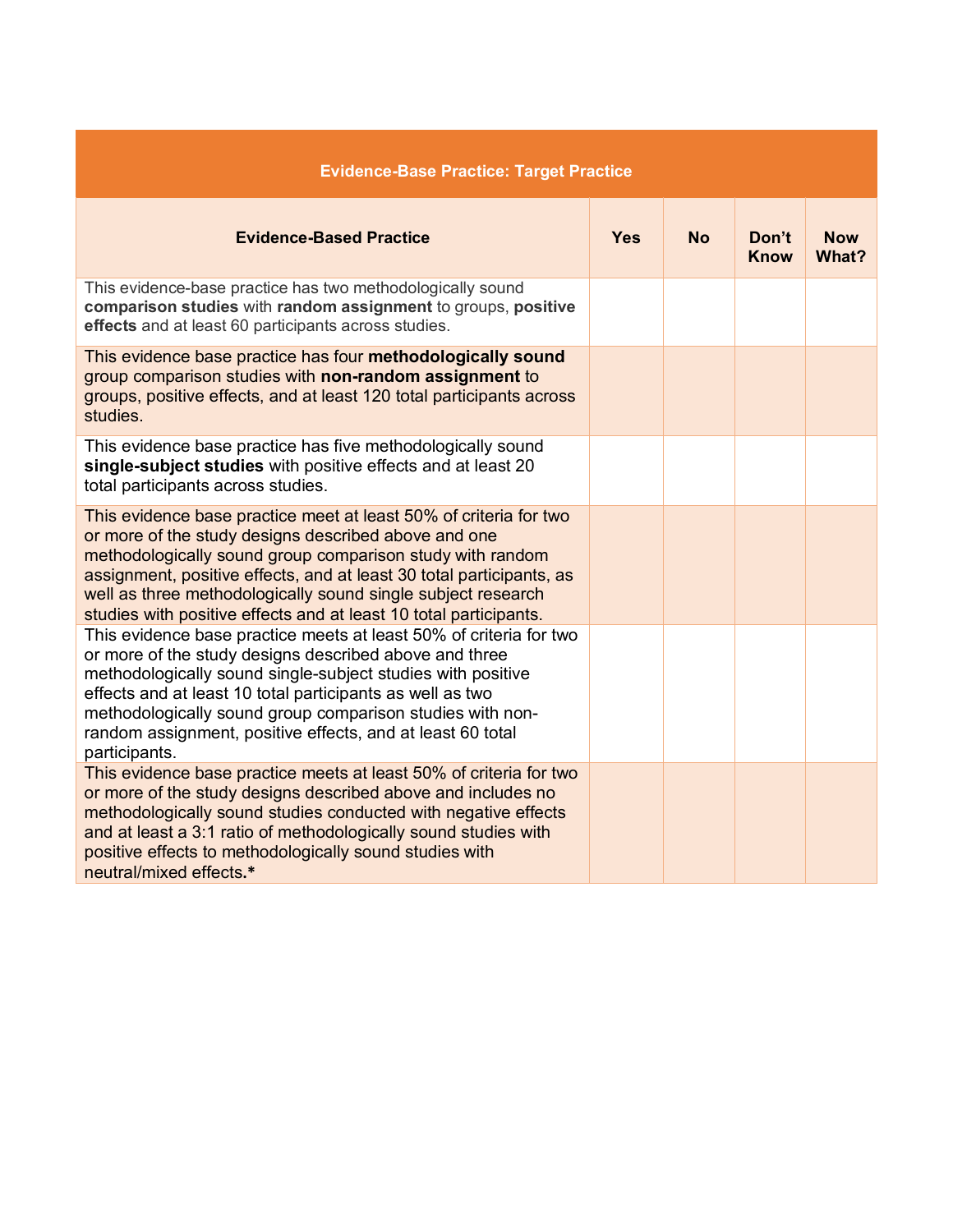| <b>Evidence-Base Practice: Target Practice</b>                                                                                                                                                                                                                                                                                                                 |     |           |               |                     |
|----------------------------------------------------------------------------------------------------------------------------------------------------------------------------------------------------------------------------------------------------------------------------------------------------------------------------------------------------------------|-----|-----------|---------------|---------------------|
| <b>Promising Practice or Potentially Evidence-Based Practice</b>                                                                                                                                                                                                                                                                                               | Yes | <b>No</b> | Don't<br>Know | <b>Now</b><br>What? |
| This promising practice has one methodologically sound group<br>comparison study with random assignment to groups and<br>positive effects;                                                                                                                                                                                                                     |     |           |               |                     |
| This promising practice has two or three methodologically sound<br>group comparison studies with non-random<br>assignment to groups and positive effects.                                                                                                                                                                                                      |     |           |               |                     |
| This promising practice has two to four methodologically sound<br>single subject studies with positive effects.                                                                                                                                                                                                                                                |     |           |               |                     |
| This promising practice meets at least 50% of criteria for two or<br>more of the study designs described above, for<br>example, this practice is supported by one methodologically<br>sound single-subject study with positive effects and one<br>methodologically sound non-randomly assigned group<br>comparison.                                            |     |           |               |                     |
| This promising practice meets at least 50% of the criteria for two<br>or more of the study designs described above and includes no<br>methodologically sound studies conducted with negative effects,<br>and at least a 2:1 ratio of methodologically sound studies with<br>positive effects to methodologically sound studies with<br>neutral/mixed effects*. |     |           |               |                     |
| This evidence base practice meets at least 50% of criteria for<br>two or more of the study designs described above and includes<br>no methodologically sound studies conducted with negative<br>effects and at least a 3:1 ratio of methodologically sound studies<br>with positive effects to methodologically sound studies with<br>neutral/mixed effects.*  |     |           |               |                     |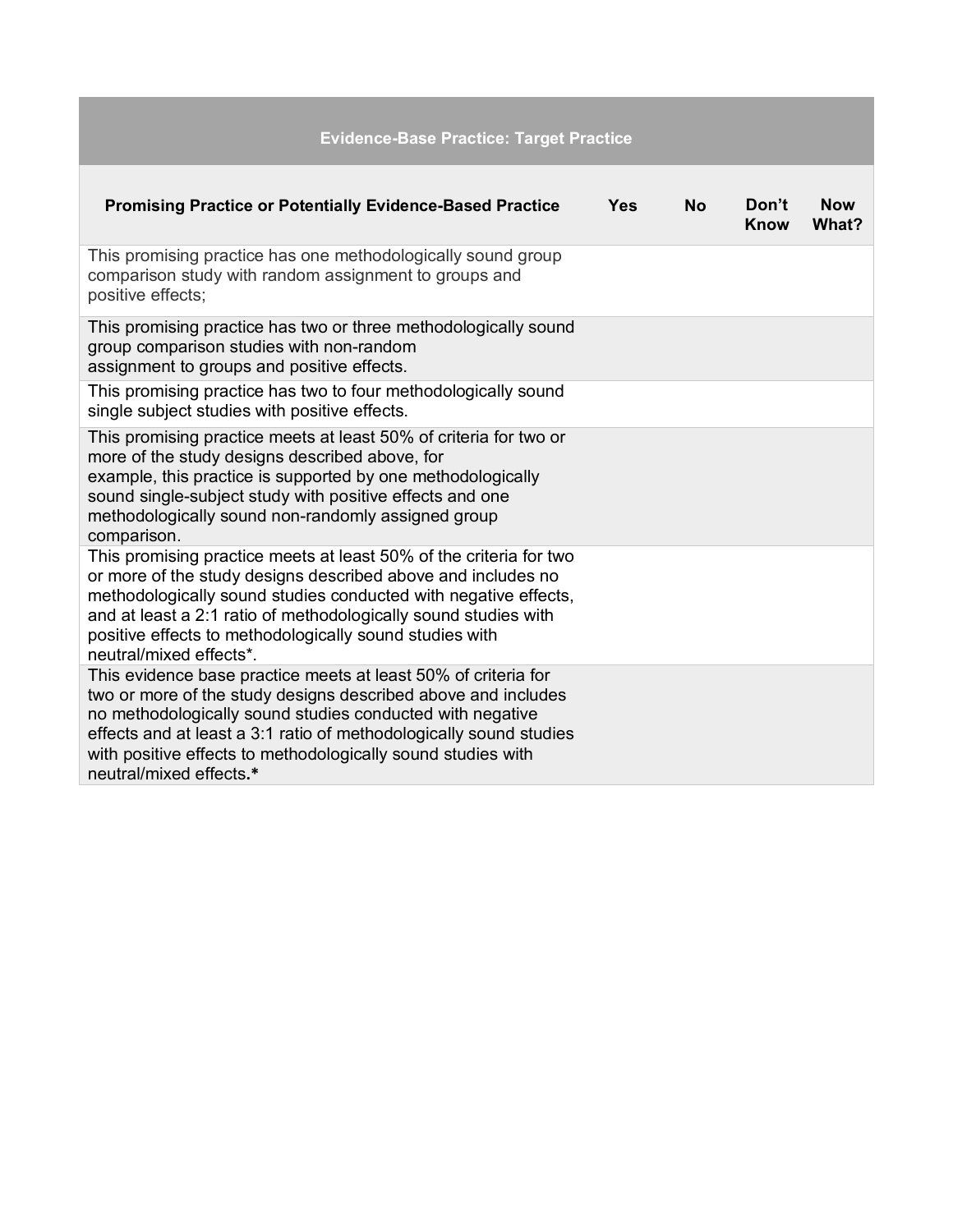| <b>Evidence-Base Practice: Target Practice</b>                                                                                                                                                                                                                                                                                                                  |            |           |                      |                     |
|-----------------------------------------------------------------------------------------------------------------------------------------------------------------------------------------------------------------------------------------------------------------------------------------------------------------------------------------------------------------|------------|-----------|----------------------|---------------------|
| <b>Mixed Evidence</b>                                                                                                                                                                                                                                                                                                                                           | <b>Yes</b> | <b>No</b> | Don't<br><b>Know</b> | <b>Now</b><br>What? |
| This mixed evidence based practice must meet criterion for<br>evidence-based practice (orange table) or potentially evidence-<br>based practice (gray table) regarding number of methodologically<br>sound studies with positive effects supporting the practice.                                                                                               |            |           |                      |                     |
| This mixed evidence based practice must meet criterion for<br>evidence-based practice (orange table) or potentially evidence-<br>based practice (gray table) regarding the ratio of<br>methodologically sound studies methodologically sound studies<br>with positive effects to methodologically sound studies with<br>neutral/mixed effects is less than 2:1. |            |           |                      |                     |
| This mixed evidence based practice may have methodologically<br>sound studies conducted with negative effects, as long as<br>methodologically sound studies with negative effects do not<br>outnumber methodologically sound studies with positive effects.                                                                                                     |            |           |                      |                     |

| <b>Evidence-Base Practice: Target Practice</b>                                                     |            |           |               |                     |
|----------------------------------------------------------------------------------------------------|------------|-----------|---------------|---------------------|
| <b>Insufficient Evidence</b>                                                                       | <b>Yes</b> | <b>No</b> | Don't<br>Know | <b>Now</b><br>What? |
| Insufficient research evidence exists to meet the criteria for any of<br>the other evidence-based. |            |           |               |                     |

\*CEC considers group experimental, nonrandomly assigned group comparison, and single-subject design studies collectively.

## **Terminology to Consider:**

Comparison Studies

Random assignment

Positive effects

Methodologically sound

Non-random assignment